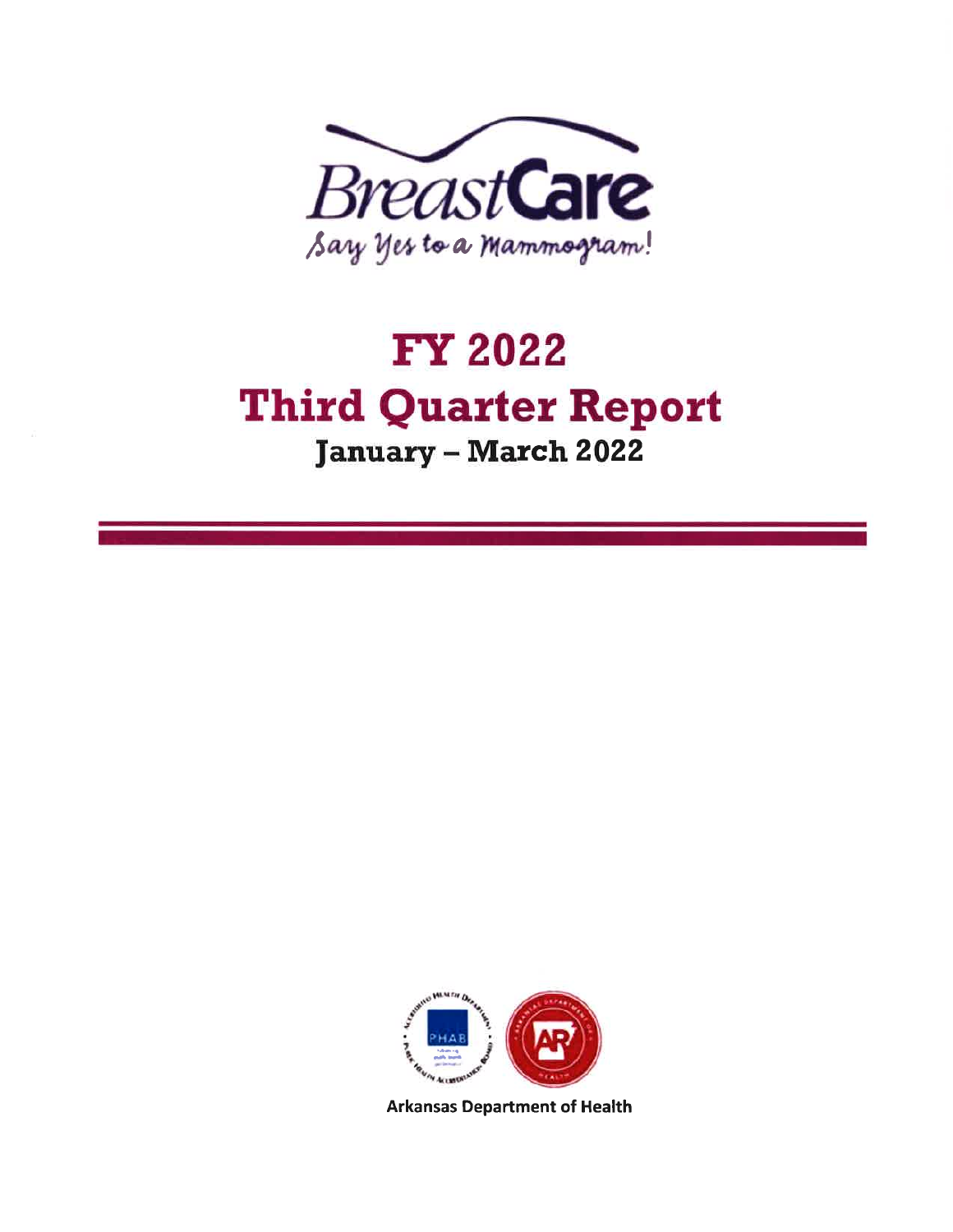## BreastGare Quarterly Report



Funded by the Arkansas Department of Health (ADH) with support from the Centers for Disease Control and Prevention (CDC) and Arkansas Tobacco Excise Tax.

#### Table 1: Number of Women Enrolled<sup>1</sup>, FY 2022

| <b>Funding Source</b> | <b>Number of Women Enrolled</b><br>January-March, FY 2022 | <b>Number of Women Enrolled</b><br>To-Date, FY 2022 |  |
|-----------------------|-----------------------------------------------------------|-----------------------------------------------------|--|
| <b>Total</b>          | 2,636                                                     | 7,884                                               |  |
| Federal               | 1,637                                                     | 4,878                                               |  |
| <b>State</b>          | 999                                                       | 3,006                                               |  |

Data source: FY 2022 Breastcare Online System Data.

<sup>1</sup>Unduplicated count of women enrolled in the BreastCare Program during the period.

#### Table 2: BreastCare Funds by Expenditures and Percent Spent on Clinical Services, FY 2022

| <b>Month</b>                                                           | January   | February  | March     | January-March<br>Average | <b>Monthly</b><br><b>Average</b><br>To-Date FY 2022 |
|------------------------------------------------------------------------|-----------|-----------|-----------|--------------------------|-----------------------------------------------------|
| <b>Total Expenditures</b>                                              | \$558,726 | \$313,703 | \$350,926 | \$407,785                | \$377,716                                           |
| <b>Expenditures on</b><br><b>Clinical Services</b>                     | \$368,279 | \$223,122 | \$268,190 | \$286,530                | \$273,209                                           |
| <b>Percent of</b><br><b>Expenditures Spent</b><br>on Clinical Services | 65.9%     | 71.1%     | 76.4%     | 70.3%                    | 72.3%                                               |

Data Source: Monthly Breastcare Financial Status Report



2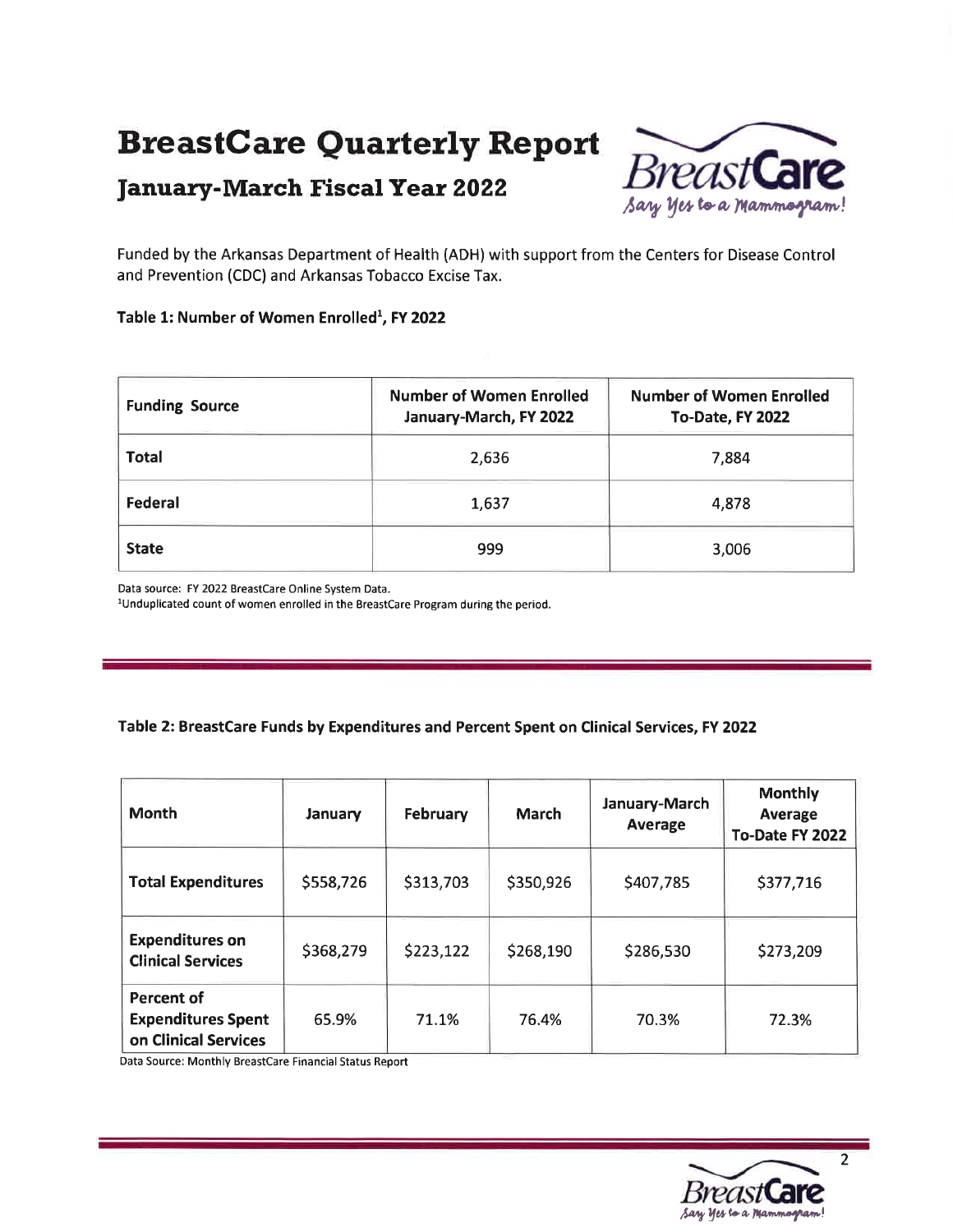#### Table 3: Number and Percent of Screenings Performed, FY 2022

| <b>Provider Type</b>            | Number of<br>Screenings <sup>1</sup> , Jan-Mar,<br><b>FY 2022</b> | Number of<br>Screenings <sup>1</sup> ,<br>To-Date, FY 2022 | <b>Percent of Screenings,</b><br><b>FY 2022</b> |
|---------------------------------|-------------------------------------------------------------------|------------------------------------------------------------|-------------------------------------------------|
| <b>Health Department Clinic</b> | 1,765                                                             | 5,413                                                      | 55.9%                                           |
| <b>Community Health Center</b>  | 599                                                               | 1,773                                                      | 18.3%                                           |
| <b>Hospital</b>                 | 717                                                               | 2,158                                                      | 22.3%                                           |
| <b>Private Provider</b>         | 113                                                               | 347                                                        | 3.6%                                            |
| Total $1$                       | 3,194                                                             | 9,691                                                      | 100%                                            |

Data source: FY 2022 BreastCare Online System Data.

<sup>1</sup>Unique screening tests performed during the period. Screening tests include clinical breast exams, screening mammograms, and Pap tests.

#### Table 4: Number of Screening Tests Performed through BreastCare,FY 2022

| <b>Type of Test</b>               | <b>Number of Tests Performed</b><br>Jan-Mar, FY 2022 | <b>Number of Tests Performed</b><br>To-Date, FY 2022 |  |
|-----------------------------------|------------------------------------------------------|------------------------------------------------------|--|
| Clinical Breast Exam <sup>1</sup> | 1,098                                                | 3,318                                                |  |
| Mammograms <sup>2</sup>           | 828                                                  | 2,463                                                |  |
| Pap Tests <sup>3</sup>            | 1,268                                                | 3,910                                                |  |

Data source: FY 2022 BreastCare Online System Data.

lNumber of clinical breast exam performed during the period, clients may receive more than one clinical breast exam. 2Number of screening mammograms performed during the period, clients may receive more than one screening mammogram. <sup>3</sup>Number of Pap tests performed during the period, clients may receive more than one Pap test.

#### Table 5: Mammogram Screening History at Enrollment, Women 40 - 64 years old, FY 2022

| Last Mammogram                | <b>Percent of Enrollees</b><br><b>Jan-Mar, FY 2022</b> | <b>Percent of Enrollees</b><br>To-Date, FY 2022 |  |
|-------------------------------|--------------------------------------------------------|-------------------------------------------------|--|
| <b>Within 2 Years</b>         | 50.8%                                                  | 49.5%                                           |  |
| More than 2 Years             | 25.9%                                                  | 26.6%                                           |  |
| <b>Never Had</b><br>Mammogram | 23.2%                                                  | 23.9%                                           |  |



3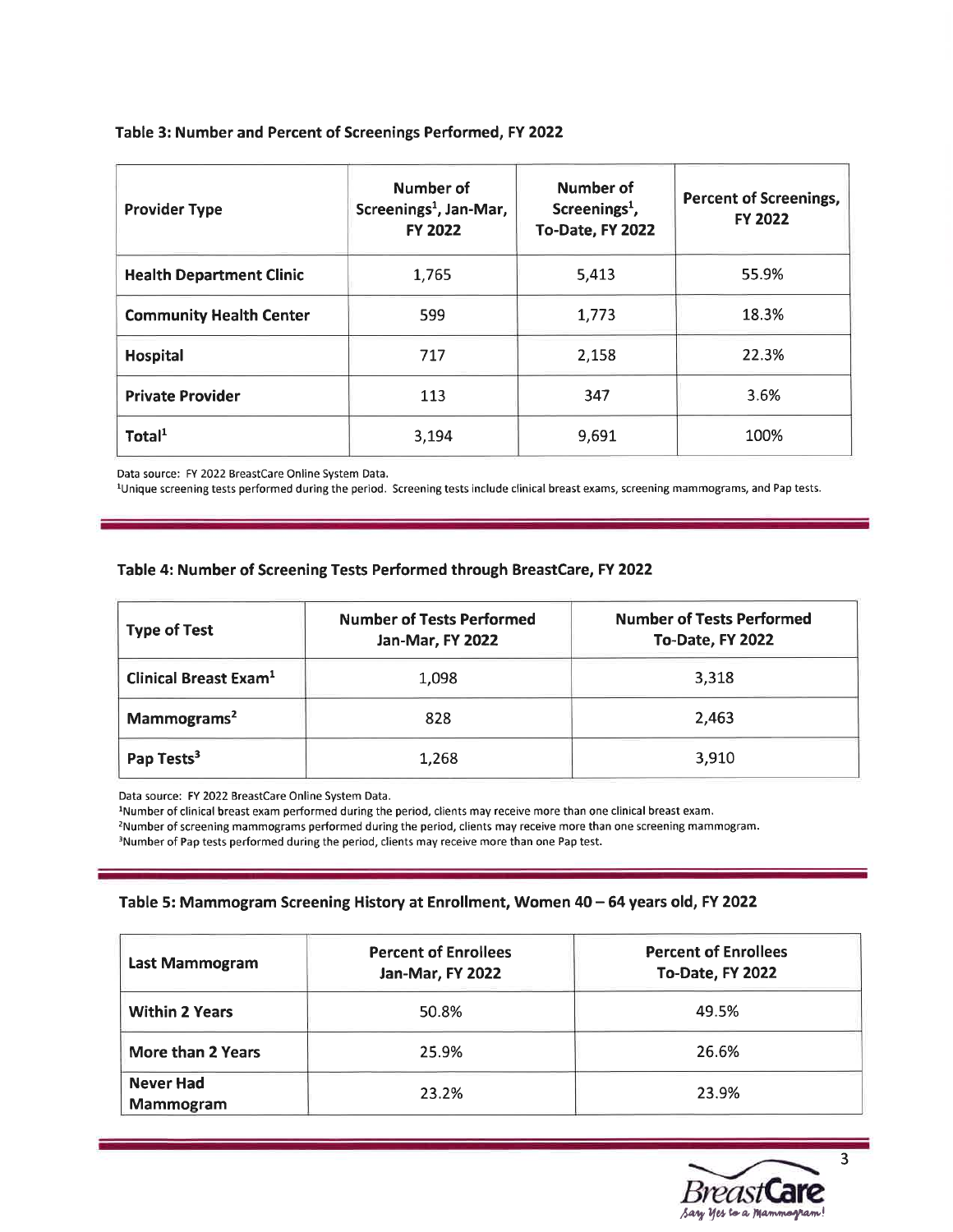| <b>Type of Diagnosis</b>           | <b>Number of Diagnoses</b><br>Jan-Mar, FY 2022 |             | <b>Number of Diagnoses To-Date</b><br><b>FY 2022</b> |                     |
|------------------------------------|------------------------------------------------|-------------|------------------------------------------------------|---------------------|
|                                    | Total                                          | $(Ag - 40)$ | Total                                                | (Age < 40)          |
| <b>Breast Cancer<sup>1</sup></b>   | 12                                             | (2)         | 30                                                   | $\lfloor 4 \rfloor$ |
| In Situ Breast Cancer <sup>2</sup> | 4                                              | (O)         | 13                                                   | (0)                 |
| Cervical Cancer <sup>3</sup>       | 1                                              | (O)         | 3                                                    | (1)                 |
| Cervical Precancer <sup>4</sup>    | 19                                             | (15)        | 62                                                   | (50)                |
| Hyperplasia <sup>5</sup>           | $\mathfrak z$                                  | (0)         | 11                                                   | (0)                 |
| Atypical Hyperplasia <sup>6</sup>  | 0                                              | (0)         | $\Omega$                                             | (0)                 |

Table 5: Number of Cancer and Precancer Diagnoses Reported among BreastCare Women, FY 2022

Data source: FY 2022 Breastcare Online System (BOS) Data

<sup>1</sup>Unduplicated count of women with a final diagnosis of invasive breast cancer reported in BOS during the period.

<sup>2</sup>Unduplicated count of women with a final diagnosis of in situ breast cancer (DCIS/LCIS) reported in BOS during the period.

<sup>3</sup>Unduplicated count of women with a final diagnosis of invasive cervical cancer reported in BOS during the period.

aUnduplicated count of women with a final diagnosis of moderate or severe dysplasia (ClN-2/ClN-3) reported in BOS during this period.

sUnduplicated count of women with a biopsy diagnosis of hyperplasia reported in BOS during the period.

6Unduplicated count of women with a biopsy diagnosis of atypical hyperplasia reported in BOS during the period.

#### Table 7: BreastCare Funds by Funding Source (Revenue and Expenditures) and Percent Spent on Clinical Services, FY 2OL9-2O22

| <b>Funding Source</b>                                               | <b>FY 2019</b> | <b>FY 2020</b> | <b>FY 2021</b> | FY 2022 (Budgeted) |
|---------------------------------------------------------------------|----------------|----------------|----------------|--------------------|
| Federal                                                             |                |                |                |                    |
| Revenue                                                             | \$1,800,000    | \$1,700,000    | \$1,700,000    | \$1,700,000        |
| <b>Expenditures</b>                                                 | \$1,507,767    | \$1,637,220    | \$1,553,049    | \$1,700,000        |
| <b>State</b>                                                        |                |                |                |                    |
| Revenue                                                             | \$3,130,840    | \$3,202,990    | \$3,224,579    | 3,036,914          |
| <b>Expenditures</b>                                                 | \$2,412,493    | \$2,710,321    | \$3,217,868    | 3,036,914          |
| <b>Percent of Expenditures</b><br><b>Spent on Clinical Services</b> | 79%            | 72%            | 65%            | 70%                |

Data Source: Breastcare Monthly Budget Report

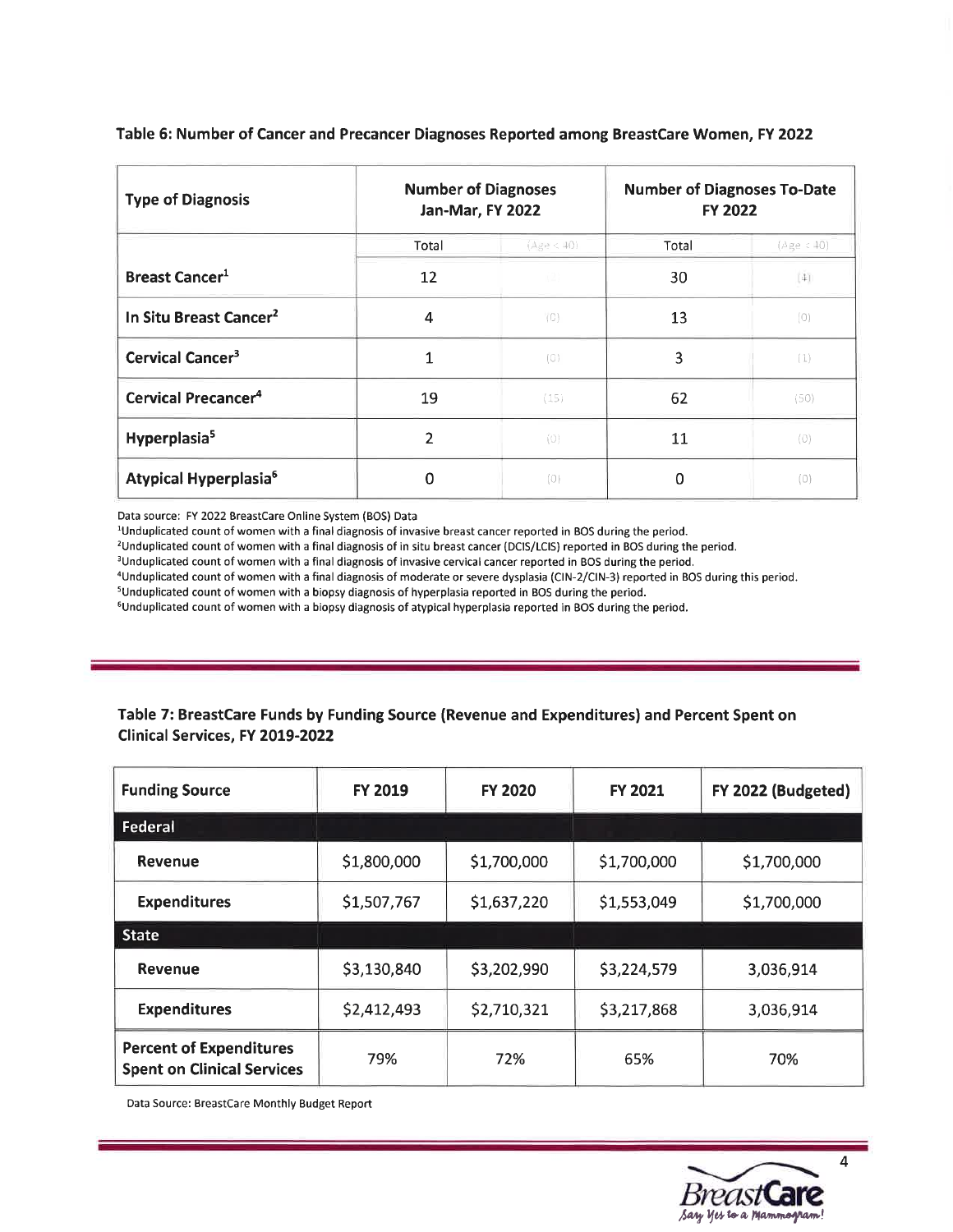| <b>Funding Source</b>                              | FY 2019     | <b>FY 2020</b> | FY 2021     | <b>FY 2022</b> |
|----------------------------------------------------|-------------|----------------|-------------|----------------|
| <b>Federal Grant</b>                               | \$1,192,532 | \$1,324,515    | \$1,272,753 | \$1,315,947    |
| <b>State Tobacco Excise</b><br>Tax                 | \$1,736,057 | \$1,817,189    | \$1,809,999 | \$1,926,984    |
| Total                                              | \$2,928,589 | \$3,141,704    | \$3,082,752 | \$3,242,931    |
| <b>Total Number of</b><br><b>Women Served</b>      | 9,636       | 9,026          | 8,411       | 9,268          |
| <b>Average Cost of Each</b><br><b>Woman Served</b> | \$303.92    | \$348.07       | \$366.51    | \$349.91       |

#### Table 8: BreastCare Clinical Services<sup>1</sup> Expenditures by Funding Source, FY 2019-2022

Data source: BreastCare Budget

<sup>1</sup>Clinical Services - Direct service provided to women who enroll in the program. These services consist of screening, diagnostic and case management services as well as salaries for Nurse Practitioners and Public Health Nurses who provide one-on-one services.

#### Table 9: Clinical Services Provided by BreastCare Funding Sources, FY 2O2I

| <b>Funding Source</b> | Number of Women<br>Enrolled <sup>1</sup> $(%$ (% of total) | Number of Women<br>Served <sup>2,4</sup> (% of total) | Number of Women<br>Screened <sup>3,4</sup><br>(% of total) |
|-----------------------|------------------------------------------------------------|-------------------------------------------------------|------------------------------------------------------------|
| Federal               | 5,995 (61.4%)                                              | 4,931 (58.6%)                                         | 4,698 (58.4%)                                              |
| <b>State</b>          | 3,762 (38.6%)                                              | 3,480 (41.4%)                                         | 3,344 (41.6%)                                              |
| <b>Total</b>          | 9,757 (100%)                                               | 8,411 (100%)                                          | 8,042 (100%)                                               |

Data Source: FY 2021 Breastcare Online System Data

<sup>1</sup>Unduplicated count of women enrolled into BreastCare during the period.

<sup>2</sup>Unduplicated count of women receiving any clinical service through BreastCare during the period. Clinical services are related to breast and cervical cancers including screening and diagnostic procedures.

<sup>3</sup>Unduplicated count of women who received any screening procedure through BreastCare during the period. Screening procedures include clinical breast exams, mammograms and Pap tests.

<sup>4</sup>Numbers may change based on billing cycles and delays.

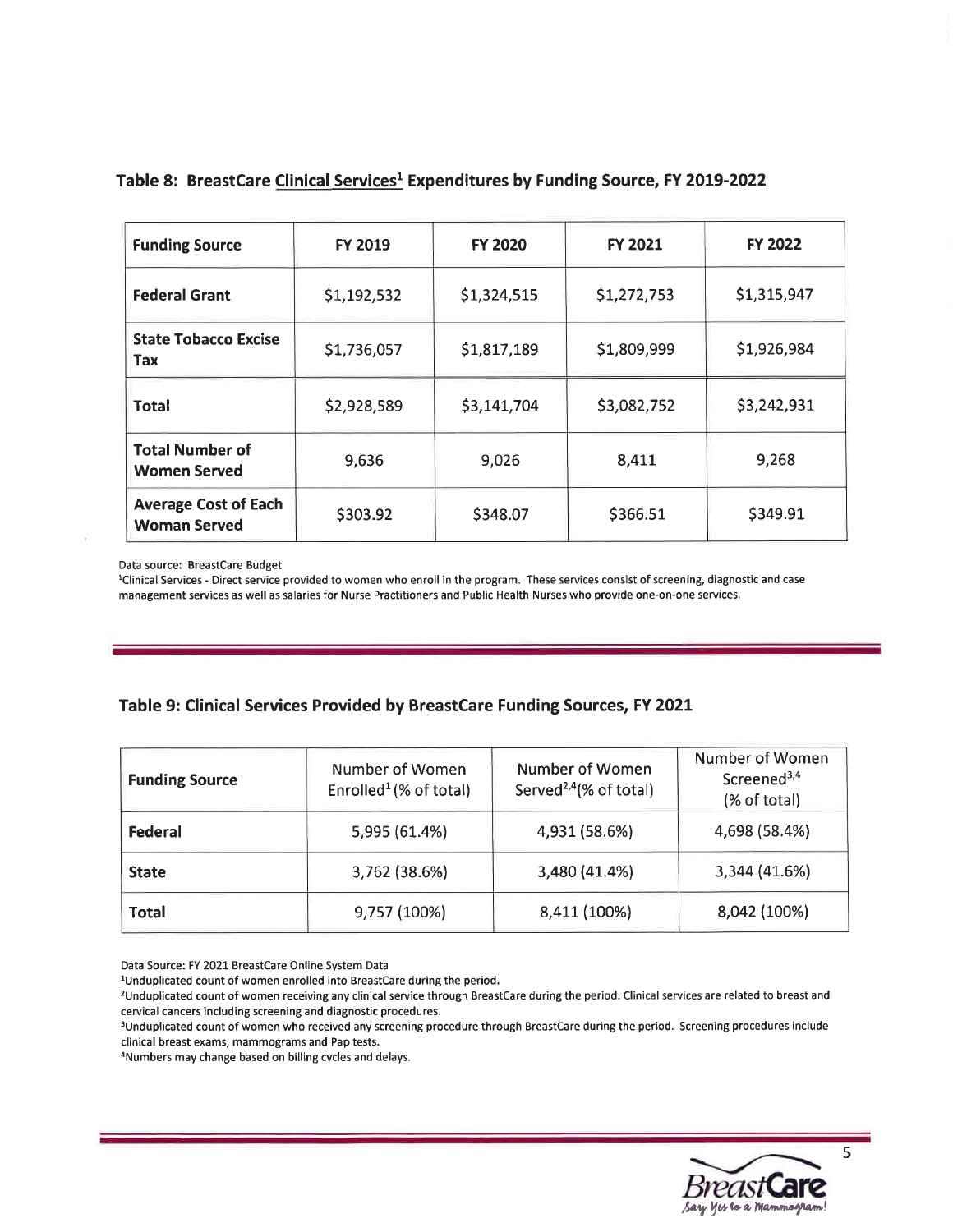### Definitions Used in This Report:

#### Updated: October,2019

- L. Women enrolled: Unduplicated count of women enrolled into the ADH BreastCare Program during a specified time period; Source of report: BreastCare Online System.
- 2. Women served: Unduplicated count of women receiving any clinical service through BreastCare Program during a specified time period. Clinical services include screening and diagnostic procedures; Source of report: BreastCare Online System.
- 3. Women screened: Unduplicated count of women receiving anv screening procedure through BreastCare Program during a specified time period. Screening procedures include clinical breast exam, screening mammogram, and Pap test; Source of report: BreastCare Online System.
- 4. Screenings by provider type: Unduplicated count of screening procedures through BreastCare Program during a specified time period. Screening procedures include clinical breast exam, conventional mammogram, digital mammogram, conventional Pap test, and liquid-based Pap test; Source of report: BreastCare Online System.
- 5. Clinical Breast Exams performed: Number of clinical breast exams provided by BreastCare Program, sometimes more than one for the same client, during a specific time period; Source of Report: BreostCare Online System.
- 6. Mammograms performed: Number of screening mammograms provided by BreastCare Program, sometimes more than one for the same client, during a specified time period; Source of Report: BreostCore Online System.
- 7. Pap tests performed: Total number of Pap tests provided by BreastCare Program, sometimes more than one for the same client, during a specified time period; Source of Report: BreostCore Online System.
- 8. Breast cancer diagnosis: Unduplicated count of women with a final diagnosis of invasive or in situ breast cancer reported to the BreastCare program during a specific time period. The diagnosis may be prior to the quarter it is reported in; Source of Report: BreastCare Online System.
- 9. Cervical cancer diagnosis: Unduplicated count of women with a final diagnosis of invasive cervical cancer reported to the BreastCare program during a specific time period. The diagnosis may be prior to the quarter it is reported in; Source of Report: BreastCare Online System.
- 10. Cervical precancer diagnosis: Unduplicated count of women with a final diagnosis of moderate or severe dysplasia (ClN-2 or CIN-3) reported to the BreastCare program during a specific time period. The diagnosis may be prior to the quarter it is reported in; Source of Report: BreostCore Online System
- 11. Hvperplasia diagnosis: Unduplicated count of women with a final diagnosis of hyperplasia reported to the BreastCare program during a specific time period. The diagnosis may be prior to the quarter it is reported in; Source of Report: BreastCare Online System